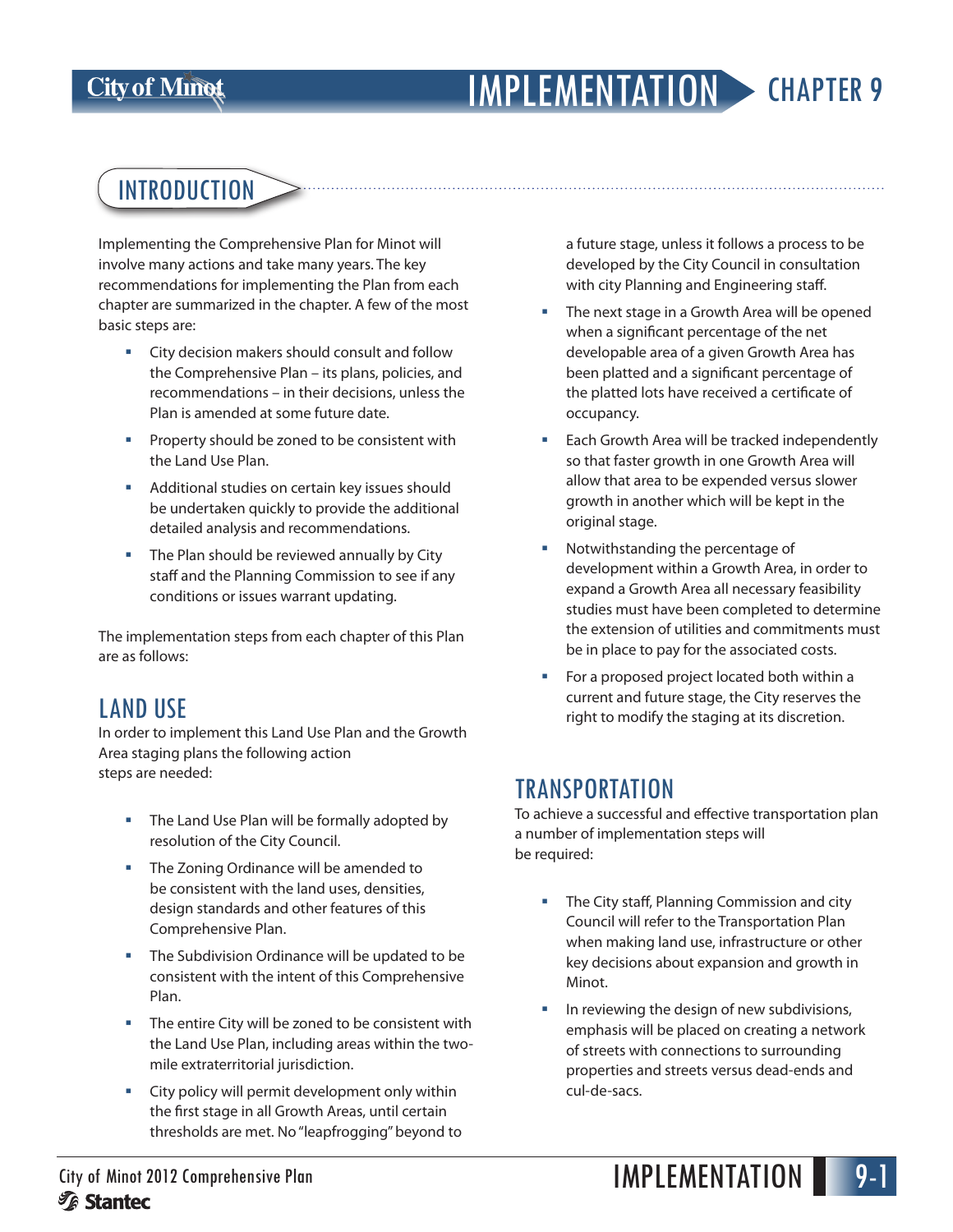- **Sidewalks and trails will be incorporated onto** or near new and existing roadways asnew development occurs.
- A full transportation study will be conducted modeling the Minot roadway system and making recommendations on location, size, geometry and timing of roadway improvements.

## PARKS & TRAILS

The following Park and Trail Action Plan identifies efforts Minot will pursue to create opportunities to maintain the existing parks and provide new park, trail and recreation facilities for future residents. These strategies are based on goals for parks and public facilities through input received during community meetings, Steering Committee, Planning Commission and City Council. In addition, after the flood FEMA's Long-Term Community Recovery Team established a multi-month public engagement effort in Minot and the surrounding region in an effort to understand the full extent of the flood and the direct needs and desires of the residents of Minot and region in its recovery. From this effort the Long-Term Community Recovery Team prepared the Souris Basin Regional Recovery Strategy that includes specific projects to aid in the recovery. Relevant park related projects are included within this Action Plan but are also described in more detail in the FEMA report.

To ensure housing development is compatible with existing and adjacent land uses and provides accessibility to key community features and natural amenities (Goals 1 and 2) the City will:

**Use the land use plan as a tool to provide a variety** of residential land uses in a range of densities, concentrating higher density opportunities along major transportation and future job centers.

To promote the creation and use of community facilities for Minot residents (Goal 2) the City will:

- Utilize and implement the Park and Trail plan.
- **Prepare, adopt and implement a Park Dedication** Ordinance.
- **Explore funding for new athletic facilities and** maintenance of existing facilities using creative approaches including public-private partnerships.
- **Explore joint use of facilities by incorporating**



school facilities with parks and recreation programs where feasible.

- Prepare comprehensive greenway corridor plans which include trails, recreation facilities and other public gathering amenities such as an amphitheater.
- **Use greenway corridors as the element to link** parks and open space areas.
- Encourage private play areas or tot lots to be built by developer in medium and high density residential developments.
- **Integrate trails into larger scale developments** with connection to existing and proposed extensions of the Minot trail system.
- Trails will be bituminous or concrete, except in natural areas, and will be multi-use facilities when uses are compatible.

Fully plan for and program city services to support growth. To continue in the spirit of cooperation with the Minot Park District to preserve and promote a park system that meets the need of all residents (Goal 3) the City will:

- Work cooperatively with the Minot Park District to maintain an equitable distribution of parks and trails (through the use of park land dedication and Park District land acquisitions) with a balance of active and passive recreation facilities throughout the city.
- **Include the Minot Park District in review of** development projects for allocation of park and trail dedication.
- Work together with the Minot Park District to monitor the progress of the Park and Trail Plan and prepare necessary updates to keep this plan valid to respond to the city's growth and future land use planning.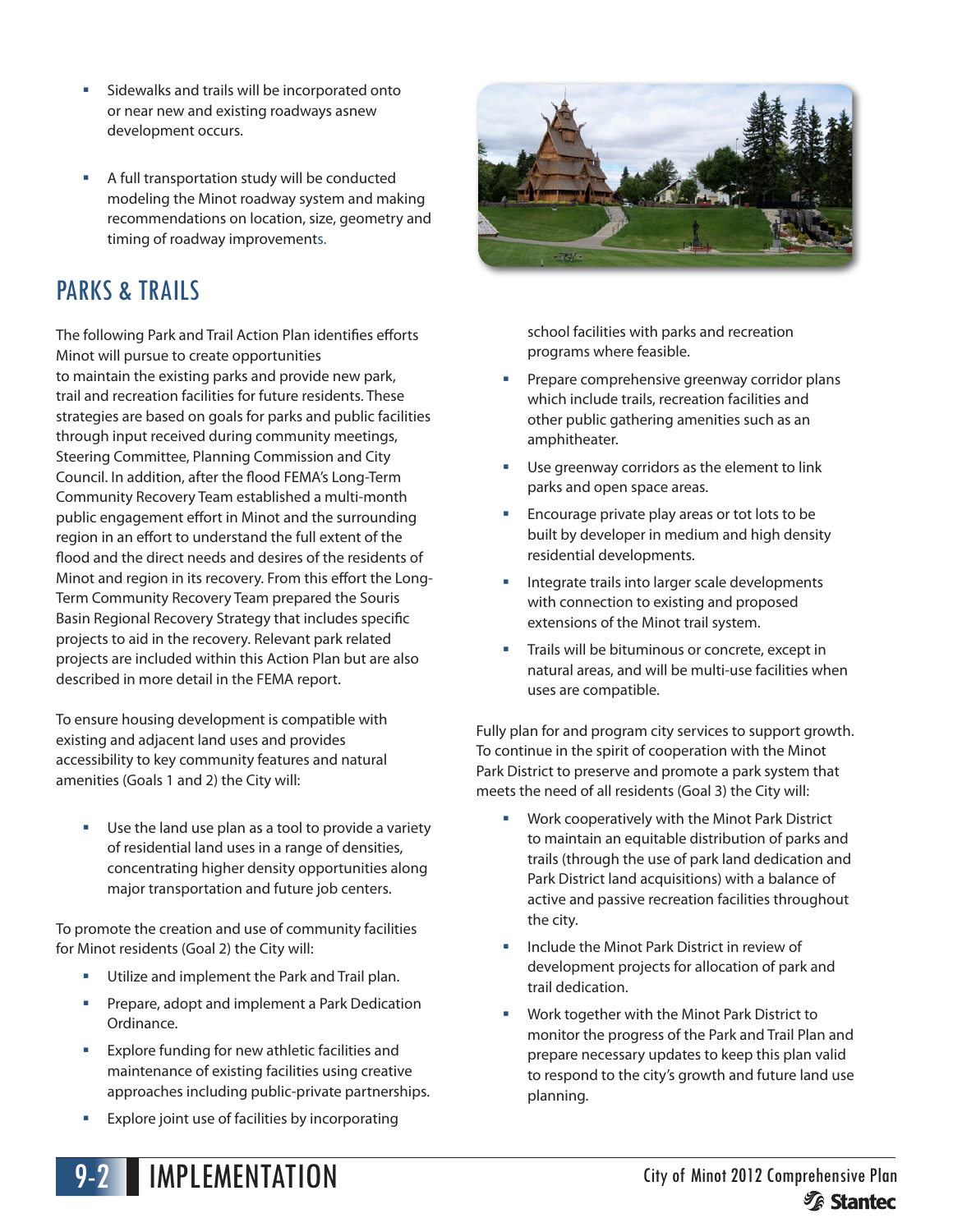Support the Minot Park District in its flood recovery efforts to restore and rebuild major community facilities and buildings including but not limited to the Roosevelt Park and Zoo, Oak Park, golf courses and athletic fields damaged by the flood.

## HOUSING

#### **Housing Implementation Strategies and Recommendations**

The following Housing Action Plan identifies efforts Minot will pursue to create opportunities to maintain the existing housing stock, and to provide increased housing options for future residents. These strategies are based on goals for housing development through input received during community meetings, Steering Committee, Planning Commission and City Council. In addition, after the flood, FEMA's Long-Term Community Recovery Team established a multi-month public engagement effort in Minot and the surrounding region in an effort to understand the full extent of the flood and the direct needs and desires of the residents of Minot and region in its recovery. From this effort, the Long-Term Community Recovery Team prepared the Souris Basin Regional Recovery Strategy that includes specific projects to aid in the recovery. Relevant housing related projects are included within this Action Plan but are also described in more detail in the FEMA report.

The strategies are designed as a resource tool for specific measures the City can effectively undertake and enforce while others are designed as tools to encourage developers to incorporate affordable housing into future development. As future subdivisions are proposed, the City will use these resources and implement the strategies in working with developers to create new affordable housing opportunities. Many of these items are steps the City itself can take alone, while others will occur through partnerships. The City will seek to provide for and maintain housing quality and increase affordable housing opportunities.

To ensure housing development is compatible with existing and adjacent land uses and provides accessibility to key community features and natural amenities (Goals 1 and 2) the City will:

- Use the land use plan as a tool to provide a variety of residential land uses in a range of densities, concentrating higher density opportunities along major transportation and future job centers.
- Pursue funding opportunities to increase the affordability of housing units.
- Create regulatory tools for park and trails for all residential developments.
- Create regulatory tools for interconnected roadway development within all residential developments.
- Through creative use of site planning promote development of neighborhoods that incorporate housing in a range of densities and affordability limits in close proximity to shopping, services, daycare and medical services.

To improve the availability of affordable housing and enhance opportunities for senior housing (Goals 2 and 4) the City will:

- Prepare a comprehensive housing study to assess the future demand for all housing types including the appropriate proportion of permanent and temporary worker housing.
- **Seek housing developers to work cooperatively** with the City to construct affordable units.
- Create an incentive based program that includes density bonuses for construction of affordable housing.
- **EXECT:** Create a Community Land Trust (CLT) which is a non-profit corporation that acquires and manages land on behalf of the residents of a community, while preserving affordability and preventing foreclosures for any housing located on its land.
- Explore the development of affordable housing zoning changes that can increase the availability of affordable housing including adding provisions for accessory dwelling units.
- Support and promote federal, state or local (public or private) programs that assist new homeowners entering the market for existing homes.
- **Partner with, support and market programs** offered by the State or Federal Government and non-profits to fund the development of affordable and senior housing.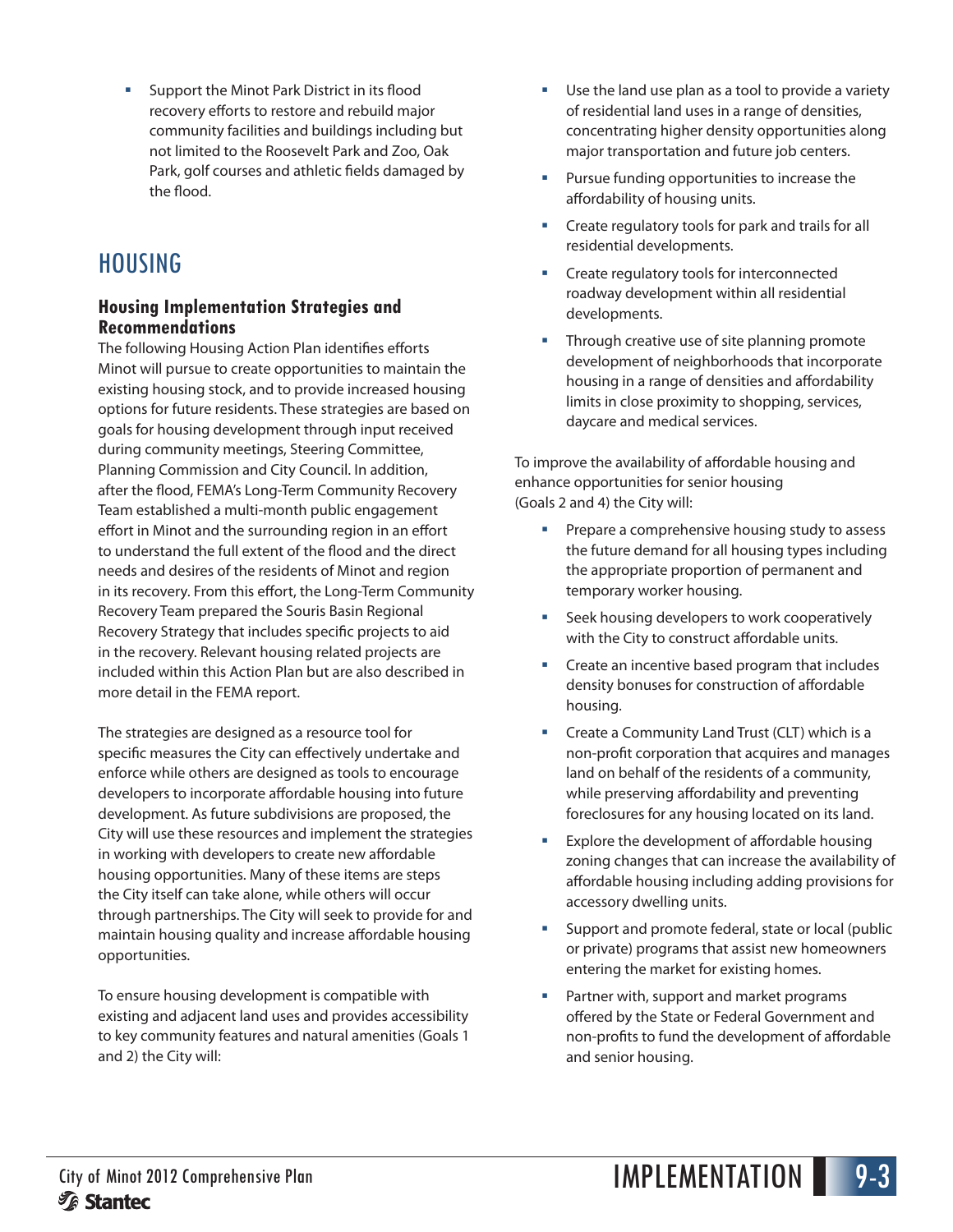- **Periodically review land use regulations to** determine effectiveness of current ordinances in encouraging additional affordable units well as encouraging modifications to keep the existing housing stock desirable and livable.
- Allow the creative use of site planning or PUD's that provide flexibility for developments containing affordable housing such as a reduction in lot size, setbacks, street width, floor area, parking requirements and consideration of reduction in City fees.

To maintain existing housing stock to ensure a highquality environment in all residential neighborhoods (Goal 5) the City will:

- Adopt stricter design regulations and performance standards, as ordinance requirements, for all neighborhoods and homes and utilize staff inspectors to enforce codes.
- **Support and actively promote housing** rehabilitation programs for existing owneroccupied homes and rental buildings or units.
- **Partner with, support and market programs** offered by the State or Federal Government, nonprofits and local financial institutions to fund the rehabilitation of homes affected by the flood.
- **Prepare citizen driven neighborhood based** revitalization plans for all flood neighborhoods.
- **Promote programs that encourage maintenance** of existing housing including a housing remodeling fair, neighborhood watch groups, city and neighborhood beautification, and city wide clean-up programs.

Financial assistance as related to housing can come in many fashions. The Souris Basin Regional Recovery Strategy details several methods including mortgage assistance programs, rental assistance programs, and an increase in the amount of subsidized housing. These project specific ideas are excellent efforts at meeting the real need for affordable housing. The greatest challenge will be of economic as the cost for these programs is great and availability of funding is limited between the state and federal programs. The City has a great opportunity to work with local advocates, volunteers, local financial institutions and others to identify available resources and or create local programs.

# ECONOMIC DEVELOPMENT

The following Economic Development Plan identifies efforts Minot will pursue to create opportunities to maintain the strength of the economy. These strategies are based on goals for the overall economy and more specifically business retention and growth through input received during community meetings, Steering Committee, Planning Commission and City Council. In addition, after the flood, FEMA's Long-Term Community Recovery Team established a multi-month public engagement effort in Minot and the surrounding region in an effort to understand the full extent of the flood and the direct needs and desires of the residents of Minot and region in its recovery. From this effort, the Long-Term Community Recovery Team prepared the Souris Basin Regional Recovery Strategy that includes specific projects to aid in the recovery. Relevant economic development related projects are included within this Action Plan but are also described in more detail in the FEMA report.

The City's broader vision for economic health includes the following strategies articulated in various action steps:

- A balanced and targeted approach to business retention, expansion and attraction.
- A proactive role by the City in the economic health of the community.
- **EXECOOPERATIVE PART COOPERATIVE PARTLE STATE** organizations and the private sector to future enhance economic health.
- Diversifying the economy by focusing on new job creation, new industry attraction, and leveraging the unique location, and resources Minot has available to expand the economy.

To expand and diversify the City's tax base by encouraging an adequate supply of sites and buildings to meet the demand for commercial and industrial development the City will:

- **Ensure the adequate available land to support** commercial and industrial growth is available within each growth phase to meet demand.
- **Encourage and facilitate infill commercial,** industrial and retail development on remaining vacant parcels to ensure maximum efficiency of land use.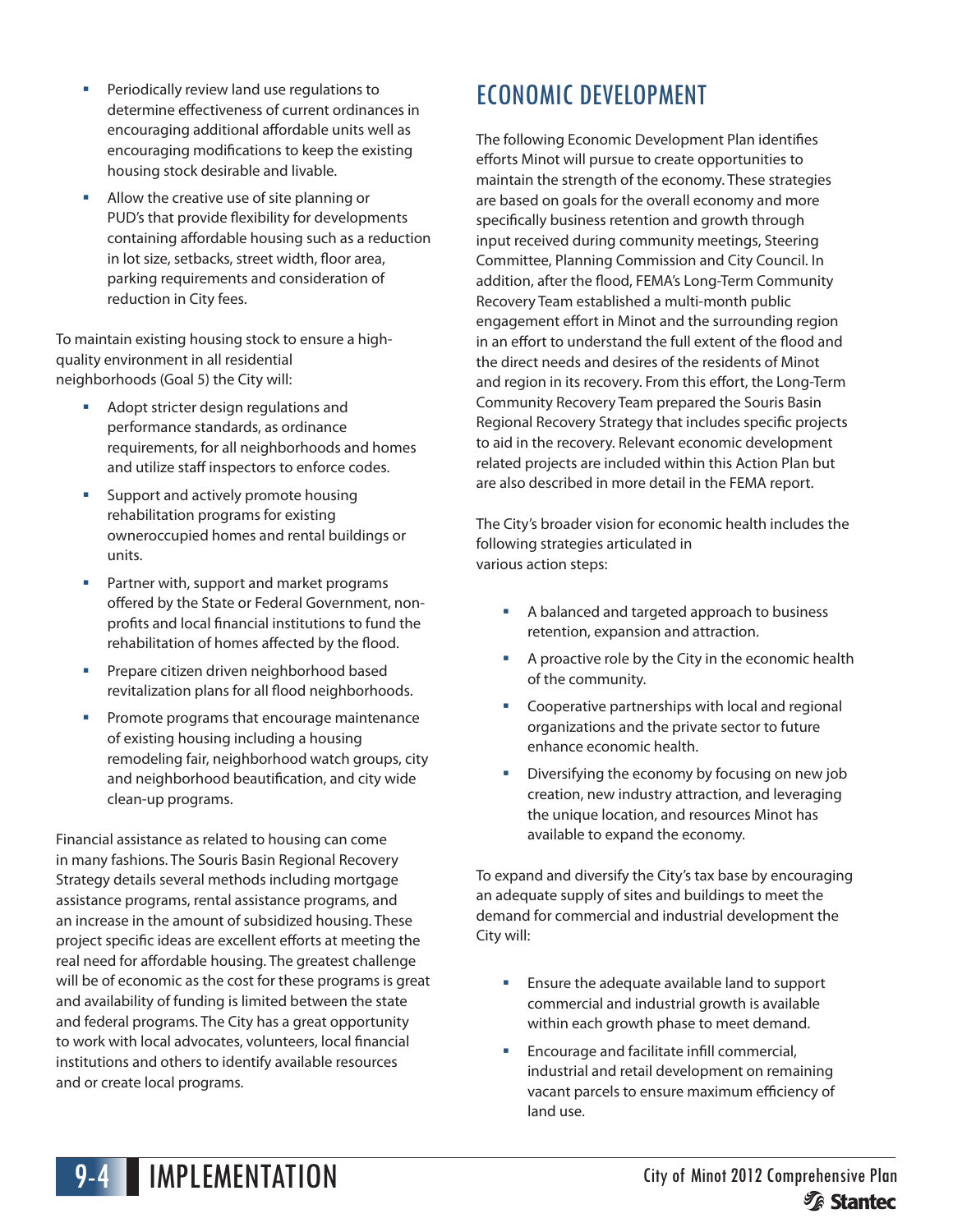- Monitor status of vacant building and or sites to encourage and facilitate redevelopment of underutilized or distressed property into viable commercial and industrial developments.
- Ensure that adequate public infrastructure will be available to serve future commercial and industrial development.
- **Prepare a comprehensive downtown revitalization** plan that addresses redevelopment including residential and commercial with emphasis on building design, streetscape and open space amenities that will attract residents and businesses to downtown.
- Identify other redevelopment corridors that could benefit from a redevelopment plan aimed at reinvestment. This effort should include the Burdick Expressway corridor from Broadway to the State Fairgrounds.

To attract and encourage new light industrial, high tech, business and professional service enterprises and maintain and expand existing businesses in Minot the City will:

- Identify target markets or industries and prepare an implement a marketing plan to attract businesses that fit this market.
- **Continue to support local business retention and** expansion initiatives.
- **Work with local businesses, industries and** economic development organizations to ensure needs for expansion and development are adequately met.
- **Promote available financial incentives to attract** businesses to relocate or start business in Minot.
- To create a diverse and sustainable economy the City will: (information in this section is included
- **II** in more detail in the Souris Basic Regional Recovery Strategy). Prepare and economic development action plan that identifies current and desired strategic industries.
- Maintain contact with key local businesses on an annual or semi-annual basis so that any business strain can be identified and address before decisions are made to relocate.
- Work with local education resources and industries to ensure that the workforce is being educated with the skills necessary for benefitting the local economy.
- Identify and promote new businesses, quality of life *enhancements and amenity* upgrades that will appeal to the higher levels of affluence that accompany the influx of wealth from the oilfield development. This will help to capture and recycle as many of these oilfield related dollars as possible in the local economy and support a greater diversification of economic activity.
- Partner with the Chamber, MADC or other local economic development organizations in a study of the entrepreneur and small business needs within Minot.
- Partner with the Chamber, MADC and Souris Basin Planning Council to prepare and conduct a workforce survey.

To make certain an adequate supply of housing, including affordable housing, is available for the workforce the City will:

- **Preserve existing housing stock and make** available land for future residential construction near major employers, within mixed use settings and in areas accessible to transit.
- Perform housing needs studies with large employers. Work cooperatively with employers on appropriate temporary workforce housing options.

## WATER RESOURCES

#### **SANITARY SEWER**

The previous sanitary sewer report and study in 2007 and 2011 provided analysis and recommendations for existing and proposed facilities. The Wastewater Treatment Facility Plan once completed will address wastewater needs for treatment. This Comprehensive Plan is intended to summarize the findings. Minot shall review the previous studies in 2007 and 2011 once the Wastewater Treatment Facility Plan is completed. It's recommended the City review the need to prepare a Comprehensive Sewer Plan for all of Minot reflecting on the goals of this Comprehensive Plan once the goals and objectives are accepted.

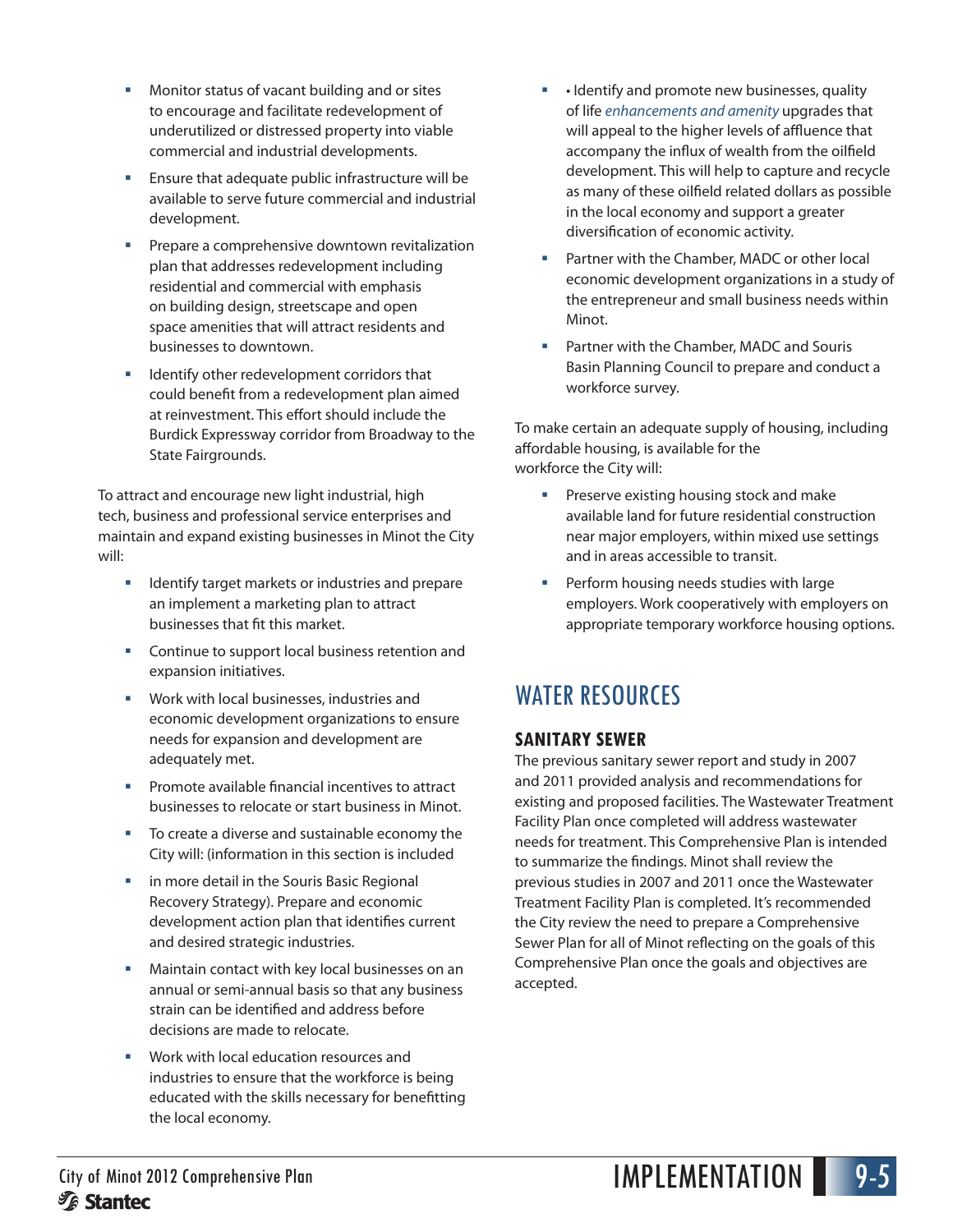The Comprehensive Sanitary Sewer Plan will summarize and include the following:

- Land Use
- Population Forecasts
- Sewer Design Criteria
- Sanitary Sewer Trunk System
- Wastewater Treatment Facility
- Cost Analysis
- Capital Costs (5 year Capital Improvement Program (CIP)
- Operation and Maintenance
- Revenue
- Capital Area Charges
- Sewer Rates
- Summary and Recommendations

As Minot continues to grow and expand its boundaries and service areas, it's recommended the Comprehensive Sewer Plan be reviewed and updated every 5 years. Especially, if Minot continues to grow and expand as projected.

#### **STORMWATER**

The Storm Water Design Manual and Storm Water Management Plan provided the first step to establish storm water rules and regulations. Storm water improvements were identified in specific areas where storm water standards were not met. The next step is to address storm water needs based on future growth projected in this Comprehensive Plan. Natural water resource areas impacted by future growth must be defined. Storm water management and conveyance of storm water through these areas must be established based on goals and policies of the City that not only comply with all regulatory requirements but the goals of the City. The Area Watersheds included in the 2 mile boundary are on shown Figure\_\_\_\_.



As developments are reviewed requirements to provide and contribute to the overall management of storm water in the 2 mile boundary is required. Existing storm water deficiencies must be implemented to comply with current standards and the goals of the City. An updated Storm Water Management Plan would address the following:

- Land Use
- Water Resource Inventory
- Goals and Policies
- Water Resource Mapping and Management
- System Assessment
- Implementation Plan
- Best Management Practices
- Education
- Operating and Maintenance
- Cost Financing
- Capital Improvement Program (CIP)
- Summary and Recommendations

The updated SWMP would define the City's strategies to protect/enhance natural water resources areas and manage storm water conveyance. As growth continues the need to update the plan shall be reviewed by City officials to insure the City's goals and policies are being met in accordance with expectations.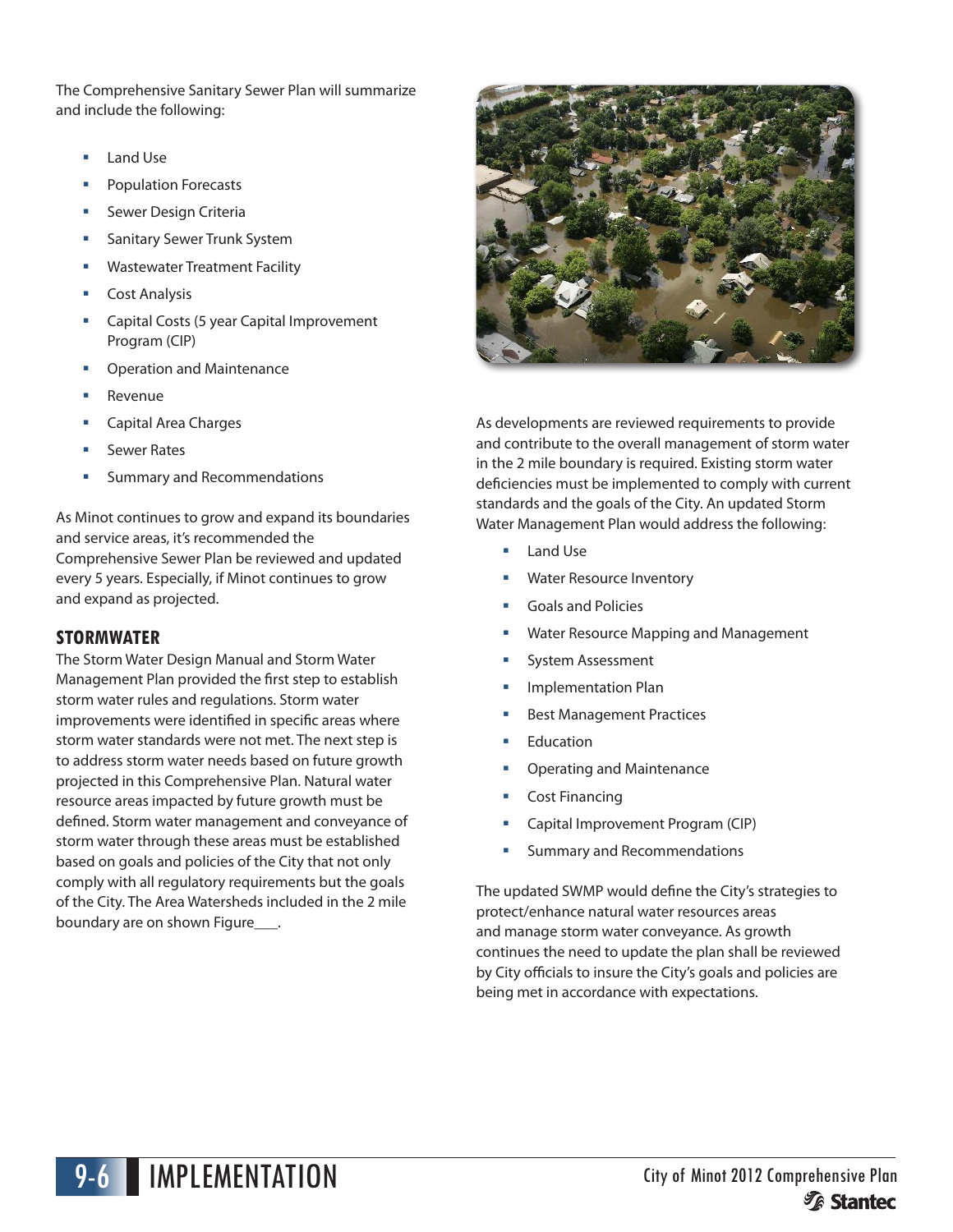#### **WATER SUPPLY**

A water supply and distribution plan (WSDP) is recommended to serve the Future Land Use Plan included in the 2012 Comprehensive Plan. An overall plan will identify the following:

- **Population and Water Demands: including** existing and projected water usage, variation in water usage and fire demands.
- **Existing and Proposed Facilities: including water** supply, storage, distribution, hydraulic analysis, supply-storage consideration, treatment, phasing plan, conservation plans, and well head protection plans.
- **Economic Analysis: including cost estimates,** recommendations of improvements (Capital Improvement Program), water system charges, lateral benefit/trunk oversize charges, and implementation.

The future water supply to the City of Minot from ground water and/or the Missouri River (NAWS) is critical to align with the future land use plan. The potential for inadequate ground water supplies and limited capacity from NAWS is a concern and must be monitored by City officials as the City continues to grow.



*Minot's high-service pump station to serve Minot and the Northwest Area Water Supply Project*

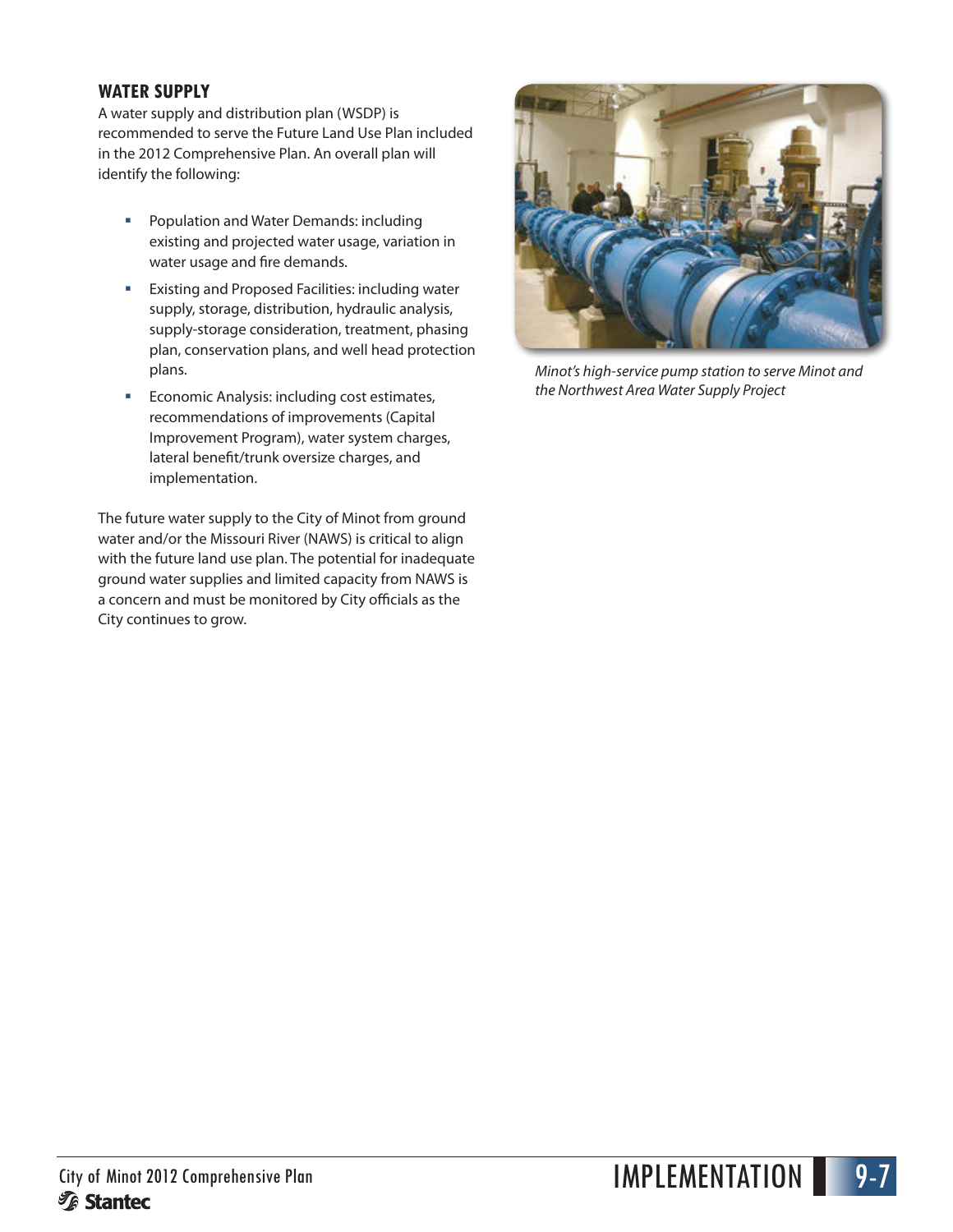# ACKNOWLEDGEMENTS

### ACKNOWLEDGMENTS

This Plan was made possible by the efforts of many people who devoted their time and energy on behalf of the City of Minot. We acknowledge those who contributed to this Plan:

#### MAYOR & CITY COUNCIL

| Mayor Curt Zimbelman | <b>Blake Krabseth</b> |
|----------------------|-----------------------|
| <b>Chuck Barney</b>  | David Lehner          |
| Ron Boen             | Hardy Lieberg         |
| Kevin Connole        | <b>Bob Miller</b>     |
| Larry Frey           | Lisa Olson            |
| Tim Greenheck        | <b>Tom Seymour</b>    |
| Jim Hatlelid         | Dean Somerville       |
| Mark Jantzer         | Aaron Vibeto          |
| Scott Knudsvig       | George Withus         |

#### PLANNING COMMISSION

| <b>Randy Arneson</b> | Rita Curl-Langager      |
|----------------------|-------------------------|
| <b>Wally Berning</b> | <b>Bob Miller</b>       |
| <b>Ryan Conklin</b>  | Amy Moen                |
| <b>Randy Conway</b>  | <b>Tyler Neether</b>    |
| Gene Eggen           | Dave Pankow             |
| Larry Holbach        | Craig Stein             |
| Brenden Howe         | <b>Jeff Stremick</b>    |
| Pam Karpenko         | <b>Travis Zablotney</b> |
| Todd Koop            | John Zimmerman          |
|                      |                         |

#### MINOT CITY STAFF

Lance Meyer, City Engineer Donna Bye, City Planner Matt Petron, Assistant City Engineer